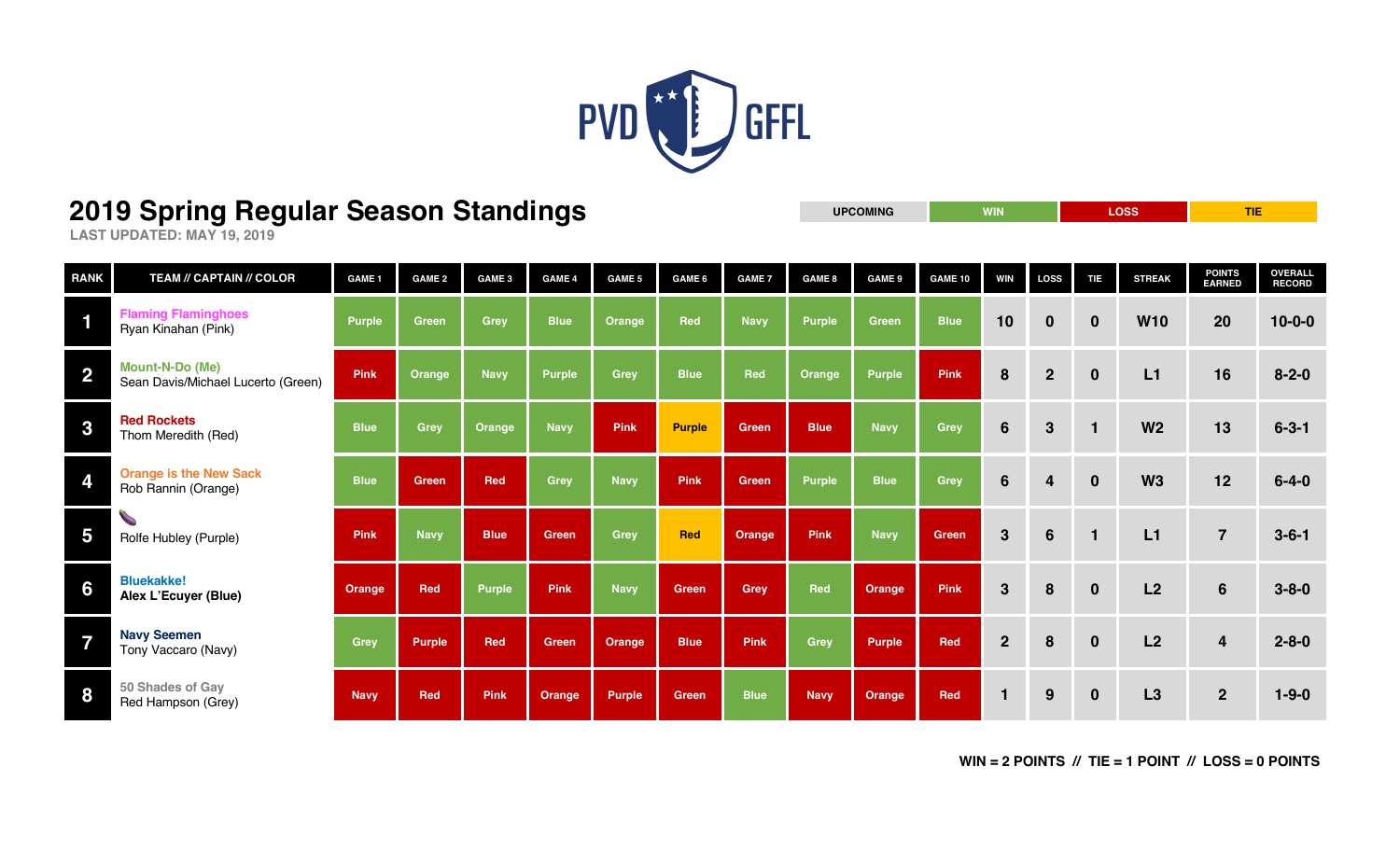#### **Playoffs & Rhody Bowl Championship – May 18, 2019**

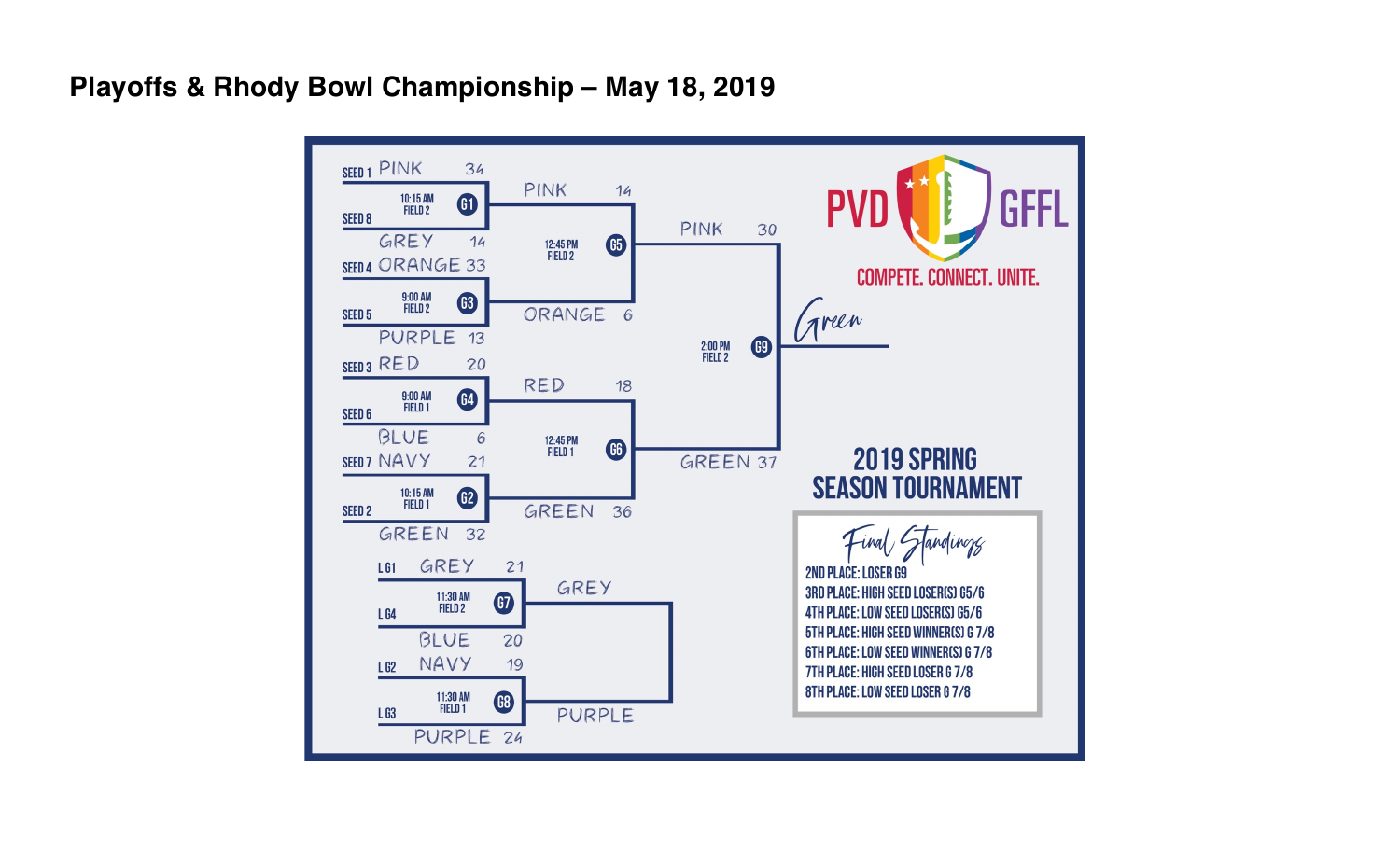## **Week 1 Scores – April 13, 2019**

| 8:30 AM // FIELD 1 |               | <b>FINAL SCORE</b> | 8:30 AM // FIELD 2                         | <b>FINAL SCORE</b> |
|--------------------|---------------|--------------------|--------------------------------------------|--------------------|
| $+ \star$<br>₩     | <b>Blue</b>   | 1 C<br><u>. .</u>  | <b>Pink</b>                                | 20                 |
| $\star$ + 0        | <b>Orange</b> | 40<br>13           | $x \times 1$<br>Purple<br>◡<br>$\check{~}$ |                    |

| 9:45 AM // FIELD 1      |             | <b>FINAL SCORE</b> | 9:45 AM // FIELD 2                                  | <b>FINAL SCORE</b> |
|-------------------------|-------------|--------------------|-----------------------------------------------------|--------------------|
| U                       | <b>Navy</b> | IJ                 | $x \star 1$<br><b>Blue</b><br>₩                     |                    |
| $*$<br>$\sum_{i=1}^{n}$ | Grey        | ∼                  | $\mathbf{H}$<br><b>Red</b><br>$\blacktriangleright$ | 33                 |

| 11:00 AM // FIELD 1        |             | <b>FINAL SCORE</b> | 11:00 AM // FIELD 2                                        | <b>FINAL SCORE</b> |
|----------------------------|-------------|--------------------|------------------------------------------------------------|--------------------|
| $\star \star \bullet$<br>❤ | Green       | 13                 | $x \times 1$<br><b>Purple</b><br>マ                         | 4 C<br>I V         |
|                            | <b>Pink</b> | 25                 | $x \in \mathbb{R}$<br><b>Navy</b><br>$\blacktriangleright$ |                    |

| 12:15 PM // FIELD 1 |          | <b>FINAL SCORE</b>   | 12:15 PM // FIELD 2                   | <b>FINAL SCORE</b> |
|---------------------|----------|----------------------|---------------------------------------|--------------------|
| $*$                 | . Jrange |                      | $x \in \mathbb{R}$<br><b>Red</b><br>ॼ | 14                 |
| $x \star 1$<br>▽    | Green    | 12<br>$\blacksquare$ | $\star$ + $\overline{1}$<br>Grey<br>◡ |                    |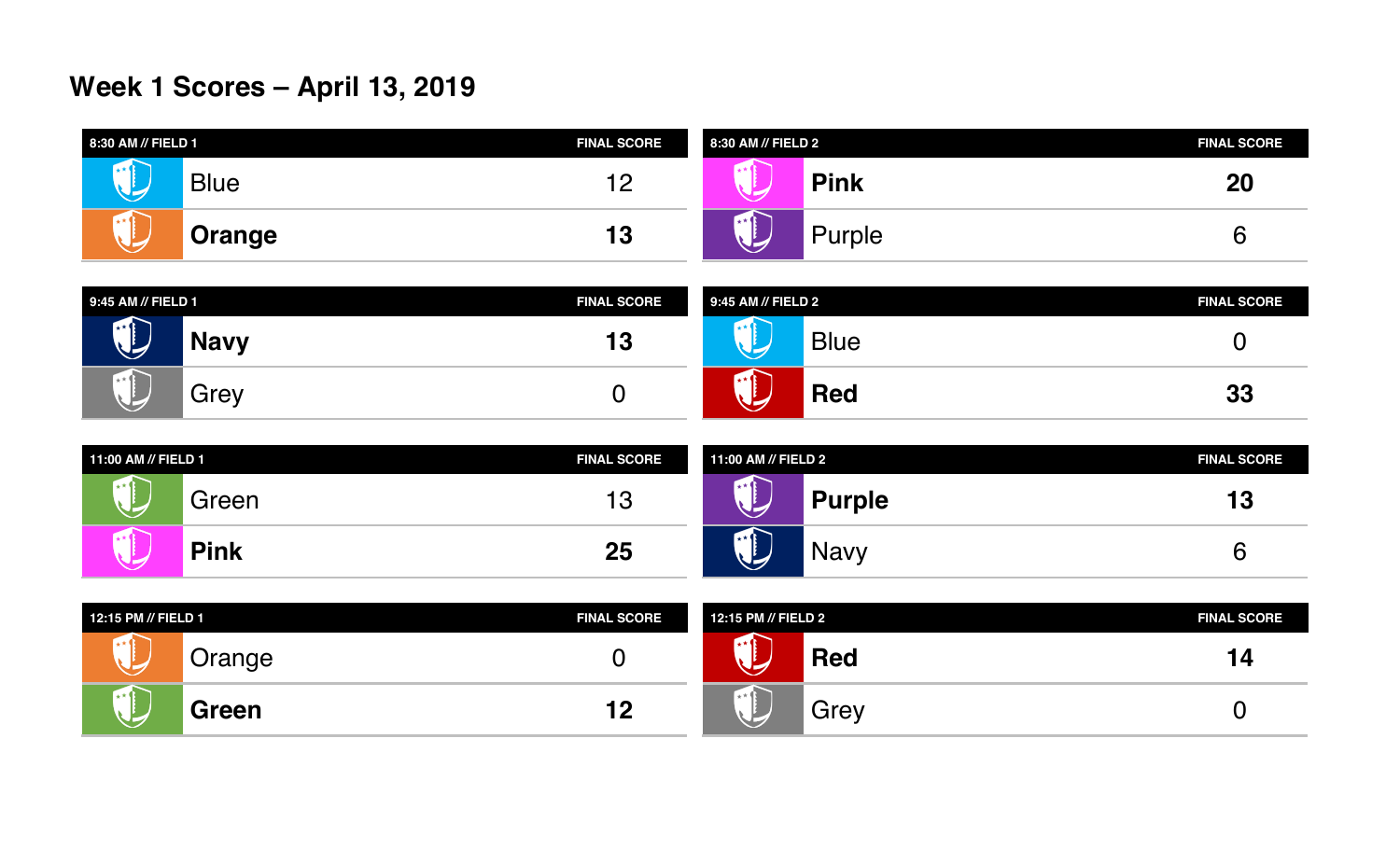## **Week 2 Scores – April 20, 2019**

| 8:30 AM // FIELD 1<br><b>FINAL SCORE</b> |                 | 8:30 AM // FIELD 2 | <b>FINAL SCORE</b> |    |
|------------------------------------------|-----------------|--------------------|--------------------|----|
| <b>AX 1</b><br>❤                         | <b>Red</b>      | 26                 | ★★【<br>Grey        |    |
| l∗∗¶                                     | $\bigcup$ range | ∽<br>ັ             | <b>Pink</b>        | 25 |

| 9:45 AM // FIELD 1    |             | <b>FINAL SCORE</b> | 9:45 AM // FIELD 2            | <b>FINAL SCORE</b> |
|-----------------------|-------------|--------------------|-------------------------------|--------------------|
| J                     | <b>Navy</b> | ∼                  | $x \times 1$<br><b>Orange</b> | 20                 |
| $\blacktriangleright$ | <b>Red</b>  | 31                 | $+ \times 1$<br>Grey<br>▽     |                    |

| 11:00 AM // FIELD 1       |             | <b>FINAL SCORE</b> | 11:00 AM // FIELD 2                   | <b>FINAL SCORE</b> |
|---------------------------|-------------|--------------------|---------------------------------------|--------------------|
| $\mathbf{r}$<br>$\bigcup$ | <b>Navy</b> |                    | $*$<br><b>Blue</b>                    | <u>ר ר</u><br>▃    |
| $\star\star\P$<br>∪       | Green       | 31                 | $x \times \frac{1}{2}$<br>Purple<br>▽ | 10                 |

| 12:15 PM // FIELD 1              |               | <b>FINAL SCORE</b> | 12:15 PM // FIELD 2 |             | <b>FINAL SCORE</b> |
|----------------------------------|---------------|--------------------|---------------------|-------------|--------------------|
| $x \times 1$<br>❤                | <b>Purple</b> | ▎△                 |                     | <b>Pink</b> | 26                 |
| $\mathbf{1}$ + $\mathbf{1}$<br>❤ | Green         | 21                 | $\star\star$ 0      | <b>Blue</b> | 19                 |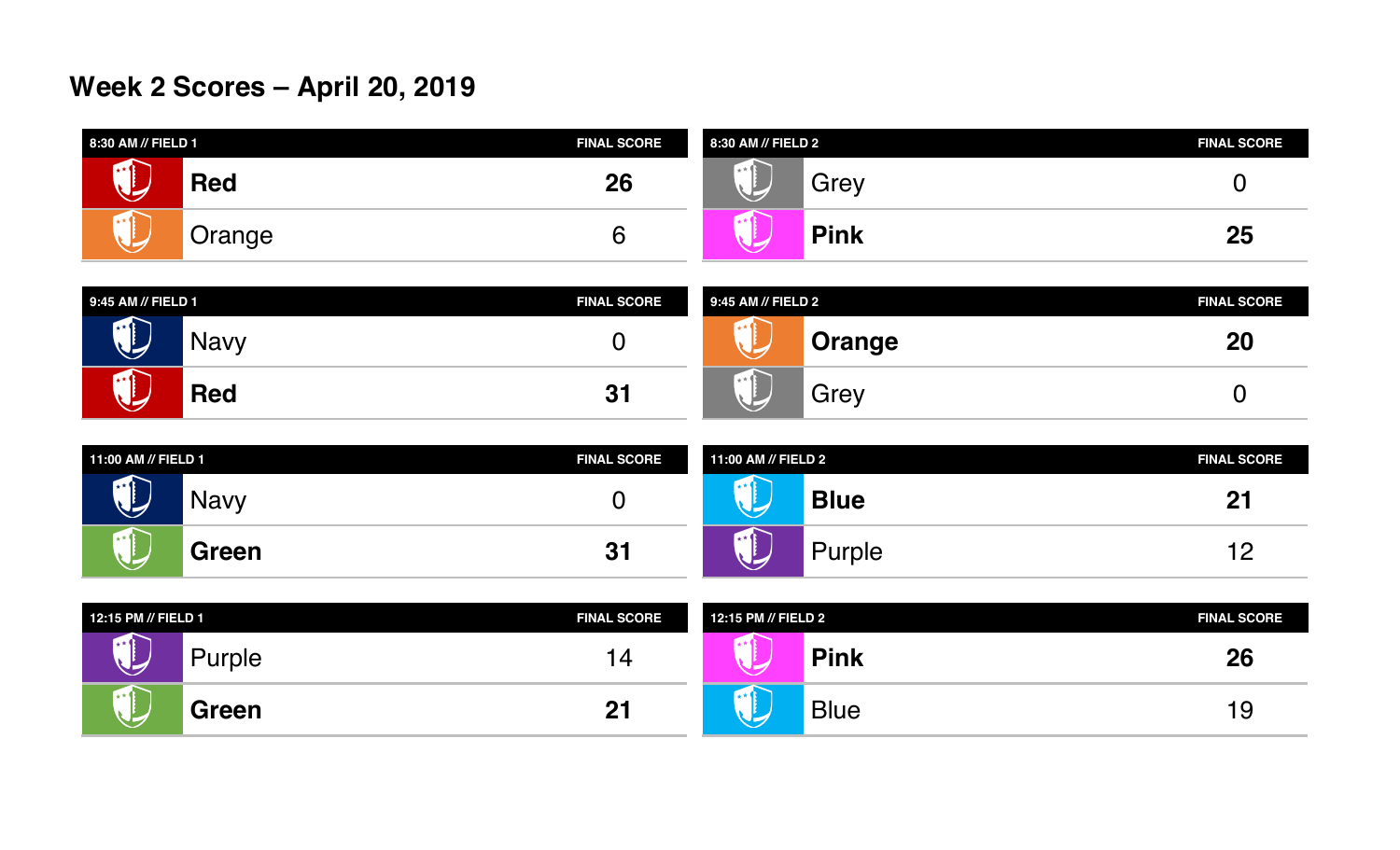# **Week 3 Scores – April 27, 2019**

| 8:30 AM // FIELD 1                      |               | <b>FINAL SCORE</b> | 8:30 AM // FIELD 2                                            | <b>FINAL SCORE</b> |
|-----------------------------------------|---------------|--------------------|---------------------------------------------------------------|--------------------|
| $\star$ $\star$ $\bullet$<br>▽          | <b>Purple</b> | 33                 | $\star \star$<br><b>Orange</b>                                | 28                 |
| $\star\star$ ()<br>$\blacktriangledown$ | Grey          |                    | $\star \star \bullet$<br><b>Navy</b><br>$\blacktriangleright$ | <u>  4</u>         |

| 9:45 AM // FIELD 1         |             | <b>FINAL SCORE</b> | 9:45 AM // FIELD 2 |               | <b>FINAL SCORE</b> |
|----------------------------|-------------|--------------------|--------------------|---------------|--------------------|
| マ                          | <b>Navy</b> | ∼                  | $*$ *              | <b>Jrange</b> |                    |
| $\star \star \Omega$<br>92 | <b>Blue</b> | 26                 |                    | <b>Pink</b>   | n.<br><u>_</u>     |

| 11:00 AM // FIELD 1 |       | <b>FINAL SCORE</b> | 11:00 AM // FIELD 2 |             | <b>FINAL SCORE</b> |
|---------------------|-------|--------------------|---------------------|-------------|--------------------|
| ≀ ★ ≠<br>J          | Grey  |                    |                     | <b>Pink</b> | <b>29</b>          |
| $+ \star$           | Green | 32                 | $x = 1$<br>ے        | <b>Red</b>  | l 9                |

| 12:15 PM // FIELD 1                     |             | <b>FINAL SCORE</b> | 12:15 PM // FIELD 2                         | <b>FINAL SCORE</b>                   |
|-----------------------------------------|-------------|--------------------|---------------------------------------------|--------------------------------------|
| $x \star 1$<br>▽                        | Green       | 33                 | $x = 0$<br>Red<br>U                         | $\overline{4}$ $\overline{6}$<br>ט ו |
| $\star\star$ 0<br>$\blacktriangleright$ | <b>Blue</b> | O                  | $x \times 0$<br>Purple<br>∽<br>$\checkmark$ | 4 C<br>ט ו                           |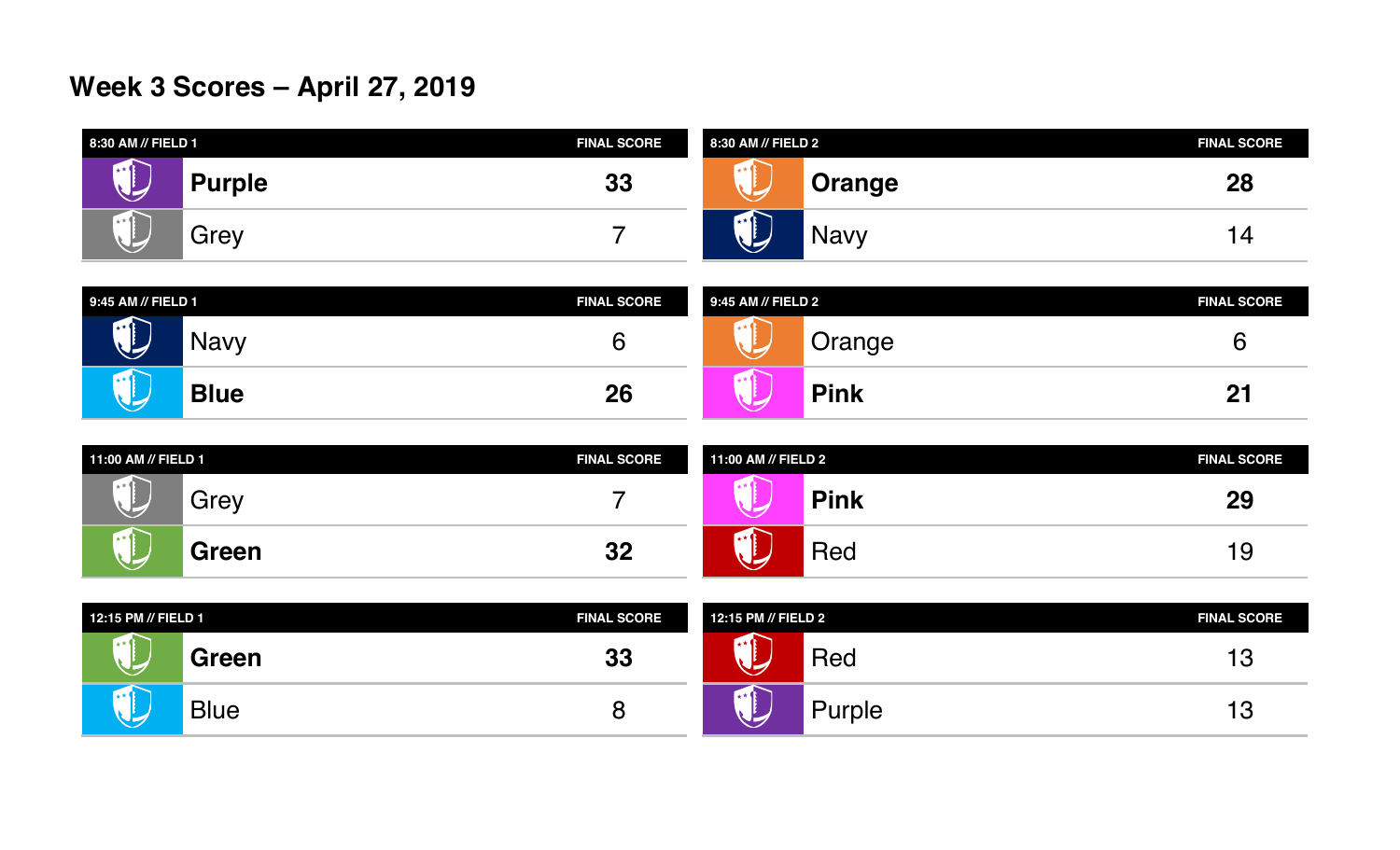## **Week 4 Scores – May 4, 2019**

| 8:30 AM // FIELD 1                      |             | <b>FINAL SCORE</b> | 8:30 AM // FIELD 2        | <b>FINAL SCORE</b> |
|-----------------------------------------|-------------|--------------------|---------------------------|--------------------|
| $\star\star$ 1<br>▰                     | <b>Blue</b> | 4 C<br>. <u>. </u> | $x \star 1$<br>Green<br>۳ | 28                 |
| $\star\star$ ()<br>$\blacktriangledown$ | Grey        | דה<br>$\mathbf{Z}$ | $\mathbf{A}$<br>Red<br>Œ  | 20                 |

| 9:45 AM // FIELD 1 |        | <b>FINAL SCORE</b> | 9:45 AM // FIELD 2                         |             | <b>FINAL SCORE</b> |
|--------------------|--------|--------------------|--------------------------------------------|-------------|--------------------|
| $x \star 0$<br>❤   | Green  | רמ<br>ZI           |                                            | Pink        | 36                 |
| $x \star \Omega$   | Orange | 26                 | $x \in \mathbb{R}$<br>$\blacktriangledown$ | <b>Navy</b> |                    |

| 11:00 AM // FIELD 1                      |               | <b>FINAL SCORE</b> | 11:00 AM // FIELD 2 |             | <b>FINAL SCORE</b> |
|------------------------------------------|---------------|--------------------|---------------------|-------------|--------------------|
| $x \star \left  \cdot \right $<br>B<br>❤ | Purple        | റ7<br>$\angle$     | $x = 1$<br>▽        | Red         | 20                 |
| $\star$ + $\bullet$                      | <b>Orange</b> | 39                 | $*$                 | <b>Blue</b> | 26                 |

| 12:15 PM // FIELD 1   |             | <b>FINAL SCORE</b> | 12:15 PM // FIELD 2                      | <b>FINAL SCORE</b> |
|-----------------------|-------------|--------------------|------------------------------------------|--------------------|
| $x \star \Omega$<br>マ | Purple      | b                  | $\star \star$<br>Grey<br>◡               | 18                 |
| $\rightarrow \bullet$ | <b>Pink</b> | 20                 | $x \star \mathbf{P}$<br><b>Navy</b><br>マ | <b>19</b>          |